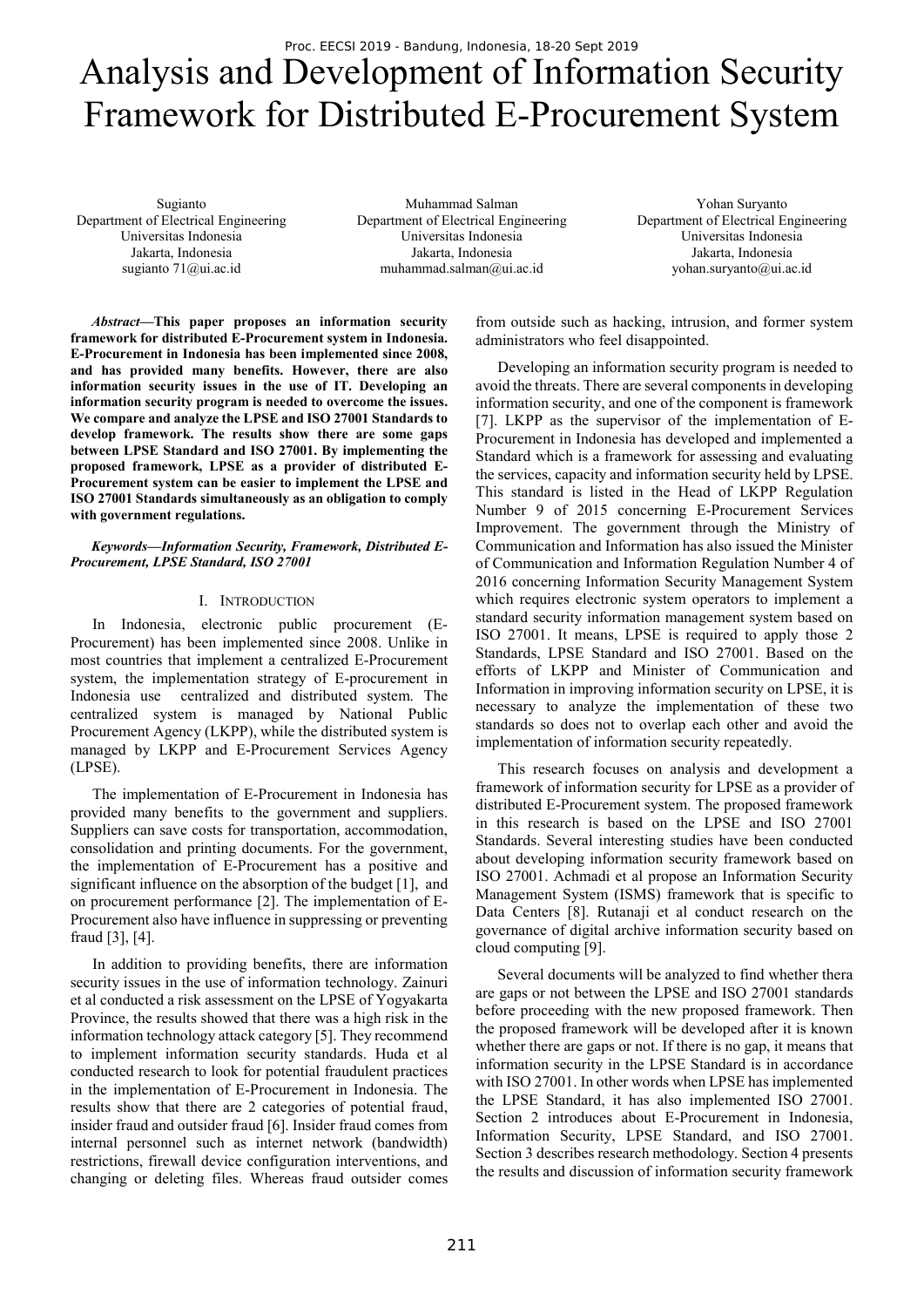for distributed E-Procurement system. And the last section is the conclusion of this paper.

## II. LITERATURE REVIEW

#### *A. E-Procurement in Indonesia*

E-Procurement has been implemented since 2008 in Indonesia. LKPP is the institution who responsible for E-Procurement implementation. Unlike in most countries that implement a centralized E-Procurement system such as Singapore, South Korea, Australia, Great Britain, Bangladesh, Turkey and India [10]–[14], the implementation strategy of E-procurement in Indonesia use centralized and distributed system [15]. Fig 1 shows an E-Procurement system architecture in Indonesia.

- E-Planning provides the procurement general plan of all government institutions in one year.
- The Vendor Selection System consists of several types of selection methods in procurement.
- E-Contract is a system to create a procurement contract document.
- E-Audit is a system for conducting audits of the procurement process.
- Vendor management system is a vendor data management system.
- INAPROC is a procurement portal that provides government procurement information in Indonesia.
- E-Monev is used to monitor and evaluate the government procurement processes.
- INAPROC Service Bus is a system for interconnection with other systems.



Fig 1. E-Procurement System Architecture

The centralized system is managed by LKPP, while the distributed system is managed by LKPP and LPSE. There are 694 LPSE who managed distributed E-Procurement system in Indonesia [16]. In the last 6 years, the average number of procurement packages per year is 138,000 packages, with an average value of 339 trillion per year, and savings of 28 trillion (10.4%) per year [17]. Table 1 shows transaction in the last 6 years. The number of registered users is more than 2.5 million, and the detailed of registered users shown in Table 2.

TABLE I. E-PROCUREMENT TRANSACTION (LAST 6 YEARS)

| <b>Description</b>   | 2013 | 2014 | 2015 | 2016 | 2017 | 2018 |
|----------------------|------|------|------|------|------|------|
| Package              | 132  | 136  | 162  | 148  | 124  | 126  |
| (in thousand)        |      |      |      |      |      |      |
| Value (in trillion)  | 249  | 310  | 318  | 399  | 396  | 359  |
| Saving (in trillion) | 22   | 21   | 25   | 28   | 36   | 37   |
| Saving $(\% )$       | 10.2 | 10.0 | 10.1 | 9.3  | 11.3 |      |

TABLE II. REGISTERED USERS

| No | <b>Users</b>             | <b>Total</b> |
|----|--------------------------|--------------|
|    | Commitment Maker Officer | 76.301       |
|    | Procurement Agent        | 241.966      |
|    | Procurement Officer      | 15.309       |
|    | Supplier                 | 2.259.492    |
|    | Auditor                  | 7.007        |

### *B. Information Security*

Information security is the protection of information and critical elements, including systems and hardware that use, store and send information. Information security has 3 aspects, namely Confidentiality (C), Integrity (I), and Availability (A), known as the CIA [18]. Confidentiality: all information must be protected in accordance with the level of content privacy, so that only entitled people can access information. Integrity: all information must be stored under the same conditions when information is accessed by the owner. It means that the information is still intact and accurate, and that there are no intentional or accidental modifications from parties that do not have the right. Availability: all information which generated or obtained by the user must be available when needed. In other words, users can access information at any time without interruption.

The approach that can be taken to fulfill the aspect of information security is by building an information security program. Fig 2 shows the components of building an information security program [7]. One of the component is framework.



Fig 2. Security Program Components

#### *C. LPSE Standards*

The LPSE standard is a benchmark in written guidelines on various service processes for LPSE [19]. The purpose of implementing the LPSE Standard is to improve the quality of services, capacity and information security in the implementation of E-Procurement held by LPSE. There are 17 standards (Std Num 1 until Std Num 17) in the LPSE Standard shown in Table 3. The LPSE standard consists of 44 criteria that must be applied by LPSE.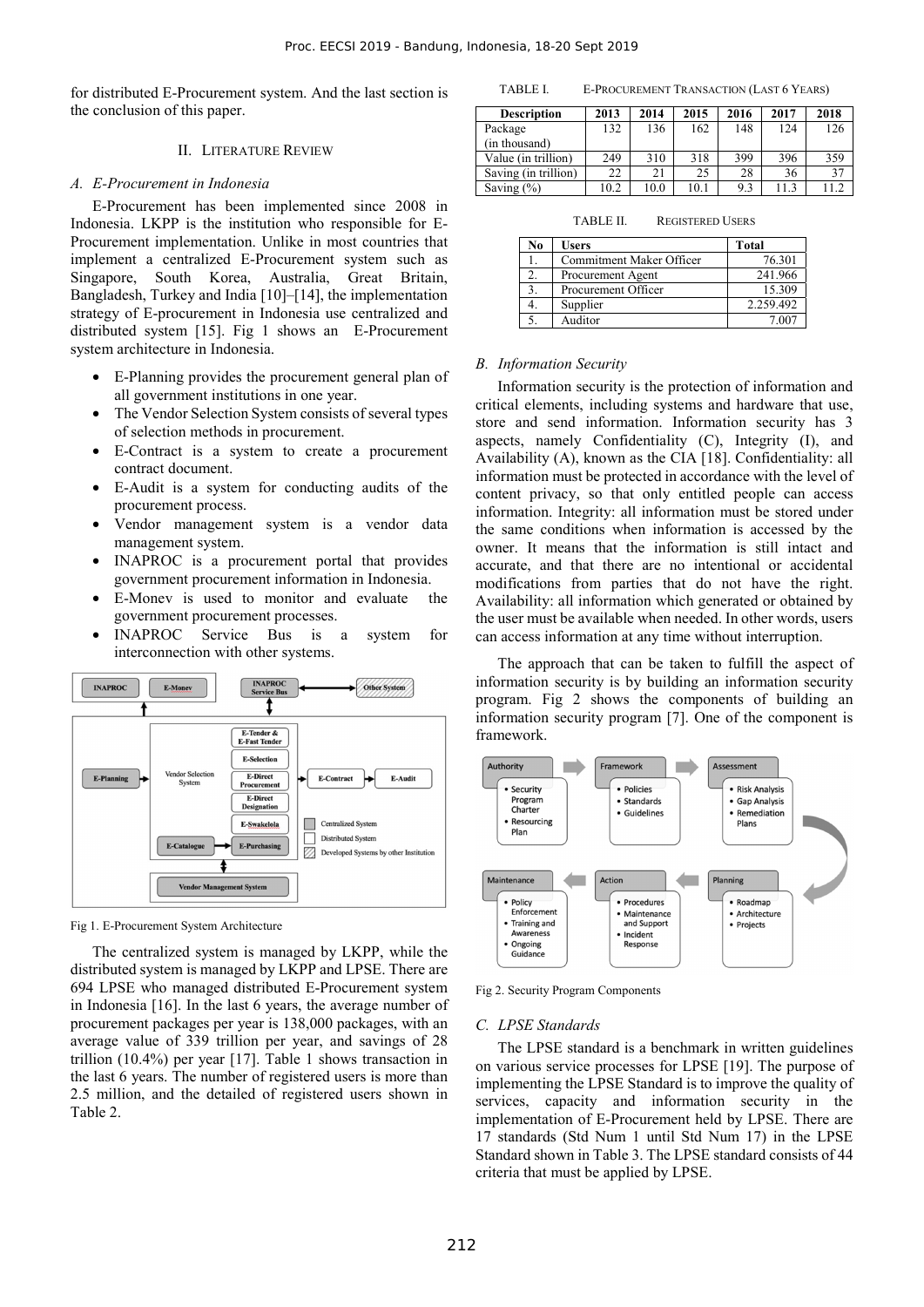TABLE III. LPSE STANDARD

| <b>Std Num</b>   | Standard                               |  |  |
|------------------|----------------------------------------|--|--|
| Std 1            | Service Policy                         |  |  |
| Std <sub>2</sub> | Service Organization                   |  |  |
| Std 3            | <b>Asset Management</b>                |  |  |
| Std 4            | Risk Management                        |  |  |
| Std 5            | Helpdesk Management                    |  |  |
| Std 6            | <b>Change Management</b>               |  |  |
| Std 7            | Capacity Management                    |  |  |
| Std 8            | Human Resource Management              |  |  |
| Std 9            | Device Security Management             |  |  |
| Std 10           | <b>Operational Security Management</b> |  |  |
| Std 11           | Server and Network Security Management |  |  |
| Std 12           | <b>Continuity Management</b>           |  |  |
| Std 13           | <b>Budget Management</b>               |  |  |
| Std 14           | Supplier Management                    |  |  |
| Std 15           | Management of Relationship with Users  |  |  |
| Std 16           | Compliance Management                  |  |  |
| Std 17           | Internal Assessment                    |  |  |

#### *D. ISO 27001*

ISO 27001 which has the official name of the International Organization for Standardization/International Electrotechnical Commission 27001: 2013 (ISO/IEC 27001:2013) is an international standard focusing on Information Security Management Systems (ISMS). This standard is made to meet the needs starts from building, implementing, maintaining, and improving the information security management system. ISMS policy determination is based on a risk management approach, which begins with an understanding of the business environment and also evaluation of resources and processes to identify possible information security risks. After risk identification is carried out, the organization evaluates each risk and evaluates the potential impact that will occur, then makes a risk management strategy. The entire process requires extensive involvement from the management and officers (employees) who carry out the operation.

The ISO 27001 structure consists of 10 clauses and 114 controls that summarized in 14 control domains. The clauses contained in ISO 27001 are:

- 1. Scope
- 2. Normative references
- 3. Term and definition
- 4. Context of the organization
- 5. Leadership
- 6. Planning
- 7. Support
- 8. Operation
- 9. Performance evaluation
- 10.Improvement

The control domains in ISO 27001 are contained in the Appendix A section, as shown in Table 4 [8].

| Annex | Domain                                                            | Control |
|-------|-------------------------------------------------------------------|---------|
| A.5   | Information security policies                                     | 2       |
| A.6   | Organization of information security                              |         |
| A.7   | Human resource security                                           | 6       |
| A.8   | Asset management                                                  | 10      |
| A.9   | <b>Access Control</b>                                             | 14      |
| A.10  | Cryptography                                                      | 2       |
| A.11  | Physical and environmental security                               |         |
| A.12  | Operations security                                               | 14      |
| A.13  | Communications security                                           | 7       |
| A.14  | System acquisition, development and<br>maintenance                | 13      |
| A.15  | Supplier relationships                                            |         |
| A.16  | Information security incident management                          |         |
| A.17  | Information security aspects of business<br>continuity management | 4       |
| A.18  | Information security revies                                       |         |

#### III. METHODOLOGY

This study uses literature information related to E-Procurement implementation in Indonesia, information security, LPSE Standard, and ISO 27001. The resources come from regulation, standard, journal, book, and the result of previously study. We compare the LPSE Standard and ISO 27001 Standard, then we look for the gaps between those of 2 standards. All those information is used as the basis for designing information security framework for LPSE as the distributed E-Procurement provider in Indonesia. The proposed framework will be merged with the LPSE Standard, so LPSE can implement those of 2 standards simultaneously as an obligation to comply with government regulations.

## IV. INFORMATION SECURITY FRAMEWORK FOR DISTRIBUTED E-PROCUREMENT SYSTEM

In this section, we compare and analyze the LPSE Standard and ISO 27001 to find the related and the gap between criteria in Standard LPSE and control in ISO 27001. Then we classify each criteria and control to develop the proposed framework.

### *A. Gap between LPSE and ISO 27001 Standards*

TABLE V. RELATED AND GAP CONTROL BETWEEN LPSE AND ISO 27001 STANDARDS

| <b>Std Num</b> | <b>Related Clause/Control</b> | <b>Gap Control</b>               |
|----------------|-------------------------------|----------------------------------|
| Std 1          | A.5.1.1                       | A.5.1.2                          |
| Std 2          | A.6.1.1                       | A.6.1.2                          |
| Std 3          | A.8.1.1; A.8.1.2; A.8.2.1;    | A.8.1.3; A.8.1.4                 |
|                | A.8.2.2; A.8.2.3              |                                  |
| Std 4          | 6.1.2, 6.1.3                  |                                  |
| Std 5          | A.16.1.2; 1.16.1.6            | $\overline{A.16.1.4}$ ; A.16.1.5 |
| Std 6          | A.12.1.2; A.12.2.1            |                                  |
| Std 7          | A.12.1.3                      |                                  |
| Std 8          | A.7.1; A.7.2; A.7.3           |                                  |
| Std 9          | A.11.1.3; A.9.1.1; A.8.3.2;   | A.8.3.3                          |
|                | A.6.2.1; A.8.3.1              |                                  |
| Std 10         | A.12.1.1; A.8.2.1; A.8.2.2;   |                                  |
|                | A.6.1.2; A.6.2.2              |                                  |
| Std 11         | A.9.1.1; A.9.1.2; A.13.1.1;   |                                  |
|                | A.12.3; A.12.4.1              |                                  |
| Std 12         | A.17.1.1; A.17.1.2; A.17.1.3  | A.17.2.1                         |
| Std 13         |                               |                                  |
| Std 14         | A.15.1.2                      | A.15.1.1                         |
| Std 15         |                               |                                  |
| <b>Std 16</b>  | A.18.1.1; A.18.1.2            |                                  |
| Std 17         | A.18.2.1                      | A.18.2.3                         |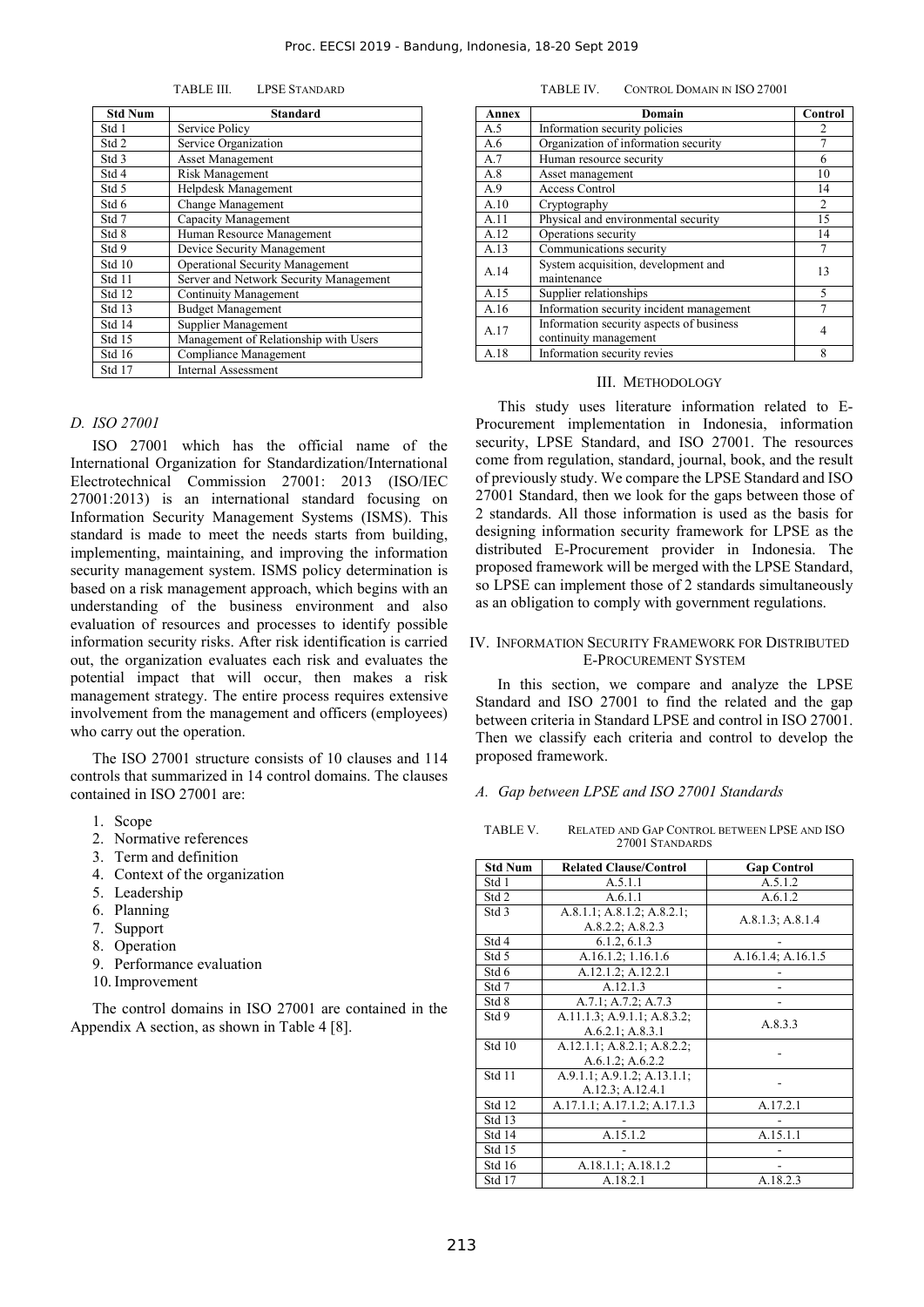We compare and mapping each criteria in LPSE Standard with control in ISO 27001. Based on the comparison and mapping between LPSE Standard and ISO 27001 Standard, in general, there are many criteria of LPSE Standard that are related with controls of ISO 27001. And we found some gaps as shown in Table V. Std Num is the Standard in LPSE Standard, Related Clause/Control is clause or control of ISO 27001 which found in LPSE Standard, and Gap is the gaps that we found which are controls of ISO 27001 that has not found in the LPSE Standard.

Detail of Related Clause/Control of ISO 27001 in LPSE Standard shown in Table 6, while detail of Gap Control shown in Table 7. In addition there are some criteria of LPSE Standard that not found in ISO 27001 as shown in Table 8. The Organization goal criteria in Std 2 not contained in ISO 27001, because the goal of organization not only describe related to the information security, but also to the capacity and service management.

TABLE VI. RELATED CLAUSE/CONTROL IN LPSE STANDARD

| <b>Std</b>         | <b>Related</b> |                                                  |  |
|--------------------|----------------|--------------------------------------------------|--|
| <b>Num</b>         | Clause/        | <b>Clause/Control Name</b>                       |  |
| Control            |                |                                                  |  |
| Std 1              | A.5.1.1        | Policies for information security                |  |
| Std 2              | A.6.1.1        | Information security roles and responsibilities  |  |
|                    | A.8.1.1        | Inventory of assets                              |  |
|                    | A.8.1.2        | Ownership of assets                              |  |
| Std <sub>3</sub>   | A.8.2.1        | Classification of information                    |  |
|                    | A.8.2.2        | Labelling of information                         |  |
|                    | A.8.2.3        | Handling of assets                               |  |
| Std 4              | 6.1.2          | Information security risk assessment             |  |
|                    | 6.1.3          | Information security risk treatment              |  |
| Std 5              | A.16.1.2       | Reporting information security events            |  |
|                    | A.16.1.6       | Learning from information security incidents     |  |
| Std 6              | A.12.1.2       | Change management                                |  |
|                    | A.12.2.1       | Controls against malware                         |  |
| Std 7              | A.12.1.3       | Capacity management                              |  |
|                    | A.7.1          | Prior to employment                              |  |
| Std 8              | A.7.2          | During employment                                |  |
|                    | A.7.3          | Termination and change of employment             |  |
|                    | A.11.1.3       | Securing offices, rooms and facilities           |  |
|                    | A.9.1.1        | Access control policy                            |  |
| Std 9              | A.8.3.2        | Disposal of media                                |  |
|                    | A.6.2.1        | Mobile device policy                             |  |
|                    | A.8.3.1        | Management of removable media                    |  |
|                    | A.12.1.1       | Documented operating procedures                  |  |
|                    | A.8.2.1        | Classification of information                    |  |
| Std 10             | A.8.2.2        | Labelling of information                         |  |
|                    | A.6.1.2        | Segregation of duties                            |  |
|                    | A.6.2.2        | Teleworking                                      |  |
|                    | A.9.1.1        | Access control policy                            |  |
|                    | A.9.1.2        | Access to networks and network services          |  |
| Std 11             | A.13.1.1       | Network controls                                 |  |
|                    | A.12.3         | Backup                                           |  |
|                    | A.12.4.1       | Event logging                                    |  |
|                    | A.17.1.1       | Planning information security continuity         |  |
|                    | A.17.1.2       | Implementing information security continuity     |  |
| Std 12             |                | Verify, review and evaluate information security |  |
|                    | A.17.1.3       | continuity                                       |  |
| Std 14<br>A.15.1.2 |                | Addressing security within supplier agreements   |  |
|                    | A.18.1.1       | Identification of applicable legislation and     |  |
| <b>Std 16</b>      |                | contractual requirements                         |  |
|                    | A.18.1.2       | Intellectual property rights                     |  |
| Std 17             | A.18.2.1       | Independent review of information security       |  |

TABLE VII. GAP OF CONTROL BETWEEN LPSE AND ISO 27001 **STANDARDS** 

| Std<br><b>Num</b> | Gap<br>Control | <b>Control Name</b>                                          |  |
|-------------------|----------------|--------------------------------------------------------------|--|
| Std 1             | A.5.1.2        | Review of the policies for information security              |  |
| Std 2             | A.6.1.2        | Segregation of duties                                        |  |
| Std 3             | A.8.1.3        | Acceptable use of assets                                     |  |
|                   | A.8.1.4        | Return of assets                                             |  |
| Std 5             | A.16.1.4       | Assessment of and decision on information<br>security events |  |
|                   | A.16.1.5       | Response to information security incidents                   |  |
| Std 9             | A.8.3.3        | Physical media transfer                                      |  |
| Std 12            | A.17.2.1       | Availability of information processing facilities            |  |
| Std 14            | A.15.1.1       | Information security policy for supplier<br>relationships    |  |

TABLE VIII. GAP OF CRITERIA BETWEEN LPSE AND ISO 27001 **STANDARDS** 

| <b>Std Num</b> | <b>Standard</b>                               |  |  |
|----------------|-----------------------------------------------|--|--|
| Std 1          | Public Policy                                 |  |  |
|                | Service Policy                                |  |  |
| Std 2          | Organization Goal                             |  |  |
| Std 13         | <b>Identification of Service Needs</b>        |  |  |
|                | Monitoring of Budged Usage                    |  |  |
| Std 15         | <b>User Satisfaction Survey</b>               |  |  |
|                | <b>Evaluation of User Satisfaction Survey</b> |  |  |

## *B. Proposed Framework*

From previous works, we classify the criteria and controls contained in the LPSE and ISO 27001 Standard. The classification is made based on Table 6, 7, and 8. First, we classify the criteria which only contained in LPSE Standard (based on Table 8) as shown in Table 9. Second, we classify the criteria/control which contained in LPSE and ISO 27001 Standard (based on Table 6) as shown in Table 10. Third, we classify the control which contained in ISO 27001 (based on Table 7) as shown in Table 11.

TABLE IX. CRITERIA CONTAINED IN LPSE STANDAR

| Std<br><b>Num</b> | <b>Criteria</b>                                                            | <b>Classification</b>                     |  |
|-------------------|----------------------------------------------------------------------------|-------------------------------------------|--|
| Std 1             | -Public Policy<br>-Service Policy                                          | Public and Service Policies               |  |
| Std 2             | -Organization Goal                                                         | Organization Goal                         |  |
| Std 13            | -Identification of<br>Service Needs<br>-Monitoring of Budged<br>Usage      | <b>Budget Management</b>                  |  |
| Std 15            | -User Satisfaction<br>Survey<br>-Evaluation of User<br>Satisfaction Survey | Management of Relationships<br>with Users |  |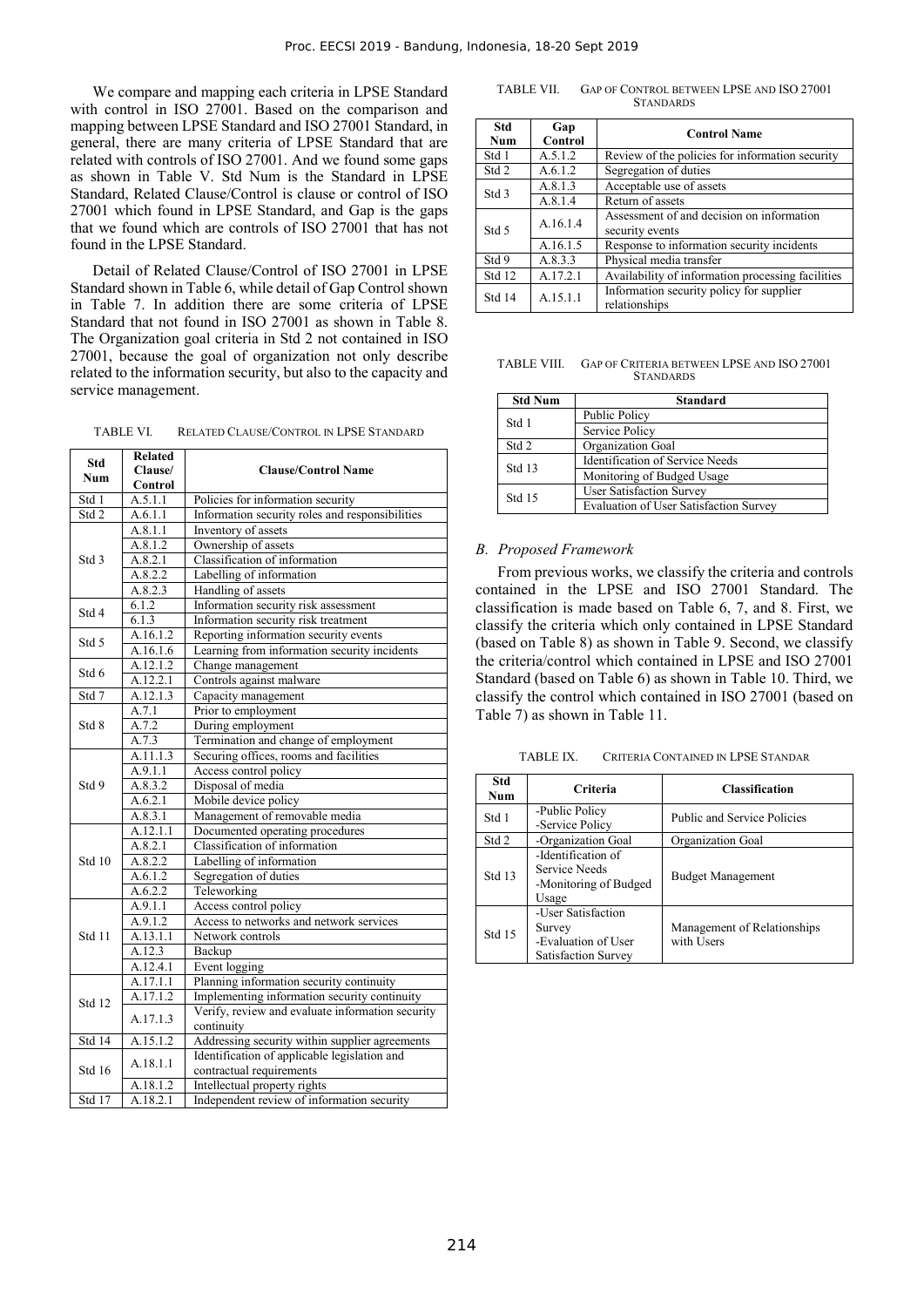|                  |                   | <b>LPSE STANDARD</b>                            |                                       |                                                | <b>ISO 27001</b>                                  |  |
|------------------|-------------------|-------------------------------------------------|---------------------------------------|------------------------------------------------|---------------------------------------------------|--|
|                  |                   | <b>Criteria/Control 1</b>                       | <b>Criteria/Control 2</b>             |                                                | <b>Criteria/Control 3</b>                         |  |
|                  |                   |                                                 |                                       | <b>Information Security Framework</b>          |                                                   |  |
|                  | STD <sub>1</sub>  | <b>Public and Service Policies</b>              | <b>Information Security Policy</b>    |                                                | Review of the Policies for Information Security   |  |
|                  | STD <sub>2</sub>  | <b>Organization Goal</b>                        | Roles and Responsibilties of Personel |                                                | <b>Segregation of Duties</b>                      |  |
|                  | STD <sub>3</sub>  |                                                 |                                       | <b>Asset Recording</b>                         | <b>Use of Assets</b>                              |  |
|                  | STD <sub>4</sub>  |                                                 |                                       | Service Risk Management                        |                                                   |  |
|                  | STD <sub>5</sub>  |                                                 |                                       | Management of Information Security Incident    | <b>Information Security Assessment and Action</b> |  |
|                  | STD <sub>6</sub>  |                                                 |                                       | <b>Change Management</b>                       |                                                   |  |
|                  | STD <sub>7</sub>  |                                                 |                                       | Capacity Management                            |                                                   |  |
|                  | STD <sub>8</sub>  |                                                 | Human Resource Management             |                                                |                                                   |  |
|                  | STD <sub>9</sub>  |                                                 |                                       | Device Security Management                     | Device Transfer Management                        |  |
| Criteria/Control | STD <sub>10</sub> |                                                 |                                       | <b>Operational Service Security Management</b> |                                                   |  |
|                  | STD11             |                                                 |                                       | Server and Network Management                  |                                                   |  |
|                  | STD12             |                                                 |                                       | Service Continuity Management                  | Availability of Information Processing Facilities |  |
|                  | <b>STD13</b>      | <b>Budget Management</b>                        |                                       |                                                |                                                   |  |
|                  | <b>STD14</b>      |                                                 |                                       | Service Supplier Management                    | <b>Information Security Policy for Supplier</b>   |  |
|                  | <b>STD15</b>      | Management of Relationship with<br><b>Users</b> |                                       |                                                |                                                   |  |
|                  | <b>STD16</b>      |                                                 |                                       | <b>Compliance Management</b>                   |                                                   |  |
|                  | STD17             |                                                 | <b>Internal Assessment</b>            |                                                |                                                   |  |
|                  |                   | <b>LPSE Framework</b>                           |                                       |                                                |                                                   |  |

Fig 3. Information Security Framework for Distributed E-Procurement System

| Std    | Criteria/                                                | <b>Classification</b>                             |  |
|--------|----------------------------------------------------------|---------------------------------------------------|--|
| Num    | Control                                                  |                                                   |  |
| Std 1  | A.5.1.1                                                  | <b>Information Security</b>                       |  |
| Std 2  | A.6.1.1                                                  | Roles and Responsibilities of<br>Personnel        |  |
| Std 3  | A.8.1.1; A.8.1.2;<br>A.8.2.1; A.8.2.2;<br>A.8.2.3        | Asset Recording                                   |  |
| Std 4  | 6.1.2, 6.1.3                                             | Service Risk Management                           |  |
| Std 5  | A.16.1.2; A.16.1.6                                       | Management of Information Security<br>Incident    |  |
| Std 6  | A.12.1.2; A.12.2.1                                       | Change Management                                 |  |
| Std 7  | A.12.1.3                                                 | Capacity Management                               |  |
| Std 8  | A.7.1; A.7.2; A.7.3                                      | Human Resources Management                        |  |
| Std 9  | A.11.1.3; 1.9.1.1;<br>A.8.3.2; A.6.2.1;<br>A.8.3.1       | Device Security Management                        |  |
| Std 10 | A.12.1.1; A.8.2.1;<br>$A.8.2.2$ ; $A.6.1.2$ ;<br>A.6.2.2 | <b>Operational Service Security</b><br>Management |  |
| Std 11 | A.9.1.1; A.9.1.2;<br>A.13.1.1; A.12.3;<br>A.12.4.1       | Server and Network Management                     |  |
| Std 12 | A.17.1.1; A.17.1.2;<br>A.17.1.3                          | Service Continuity Management                     |  |
| Std 14 | A.15.1.2                                                 | Service Supplier Management                       |  |
| Std 16 | A.18.1.1; A.18.1.2                                       | Compliance Management                             |  |
| Std 17 | A.18.2.1                                                 | <b>Internal Assessment</b>                        |  |

TABLE X. CRITERIA/CONTROL CONTAINED IN LPSE AND ISO 27001 **STANDAR** 

#### TABLE XI. CONTROL CONTAINED IN ISO 27001

| <b>Std</b><br>Num | Control            | <b>Classification</b>                                      |
|-------------------|--------------------|------------------------------------------------------------|
| Std 3             | A.8.1.3; A.8.1.4   | Use of Assets                                              |
| Std 5             | A.16.1.4; A.16.1.5 | Information Security Assessment and<br>Action              |
| Std 9             | A.8.3.3            | Device Transfer Management                                 |
| Std 13            | A.17.2.1           | Availability Of Information<br>Processing Facilities       |
| Std 15            | A.15.1.1           | <b>Information Security Policy For</b><br>Service Supplier |

Based on the classification, then we design the proposed framework. The proposed framework consists of an information security framework and LPSE framework for distributed E-Procurement system as shown in Fig 3. There are 3 categories of Criteria/Control classification based on LPSE and ISO 27001 Standards as follow:

- Criteria/Control 1: Criteria/control which contained in LPSE Standard
- Criteria/Control 2: Criteria/control which contained in LPSE and ISO 27001 Standard
- Criteria/Control 3: Criteria/control which contained in ISO 27001

We map the 3 categories of criteria/control classification with each standard which contained in LPSE Standard. So LPSE will more easier to implement both of those standards. For LPSE that has implemented all LPSE Standard (17 Standards), they can complete the Criteria/Control 3 which is the gap between LPSE and ISO 27001 Standard. So that information security at LPSE can be improved. For LPSE that